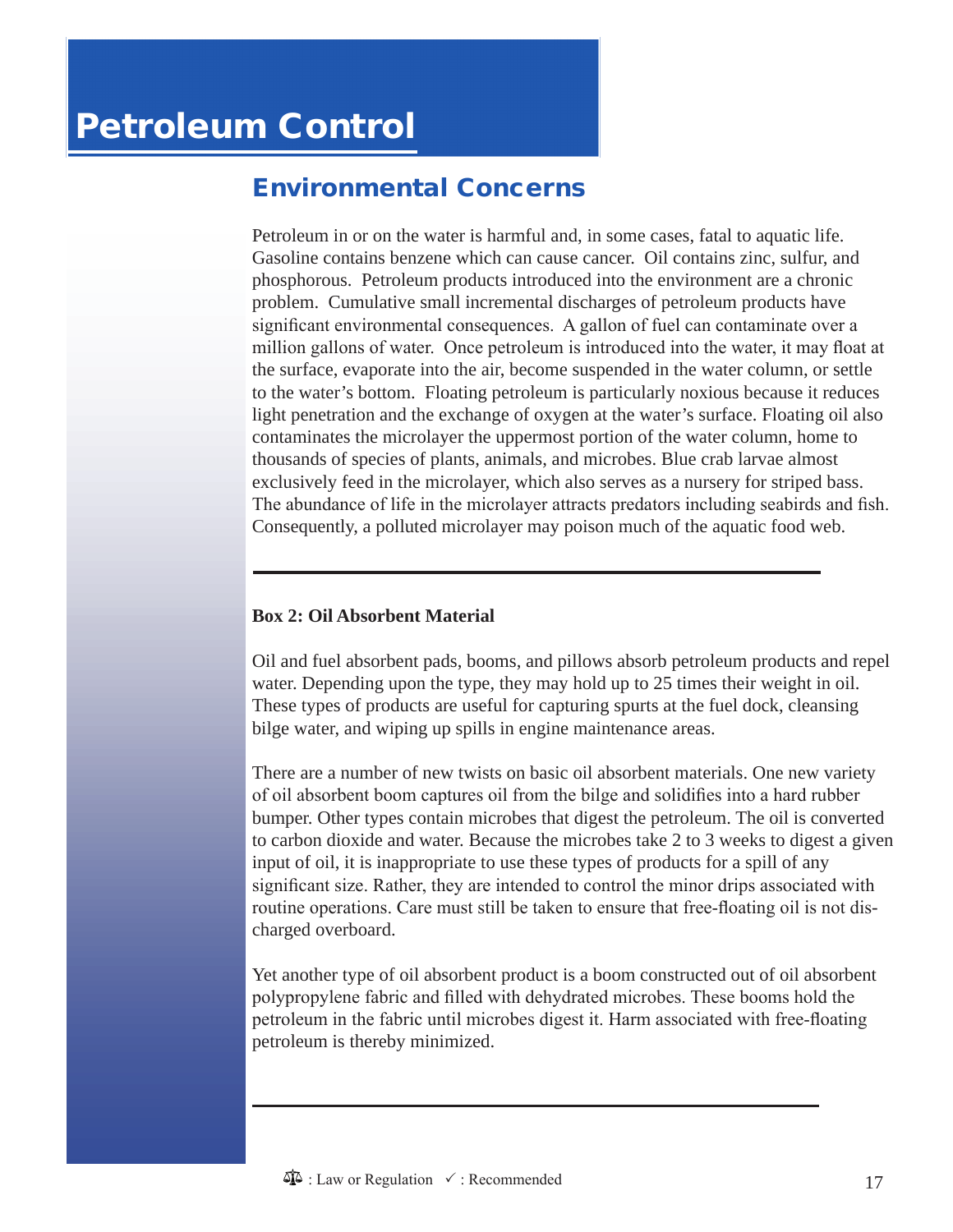## Pump Contaminated Bilge Water.

 $\checkmark$  (5) Draw contaminated water from bilges into a holding tank and have the holding tank pumped out by an authorized waste hauler.



## Offer Spill-Proof Oil Changes.

- $\mathbb{Q}$  Drain the filter by punching a hole in the dome end. Recycle the collected oil. Recycle the metal canister if practical. If not, double bag and discard in your regular trash.
- $\checkmark$  (1) Purchase a non-spill pump system to draw crankcase oils out through the dipstick tube. Use the system in the boat shop and rent it to boaters who perform their own oil changes.
- $\checkmark$  (1) Slip a plastic bag over the used oil filter prior to removal to capture any drips.
	- $\checkmark$  (1) Encourage the use of spill-proof oil change equipment as a condition of your slip rental agreement.



# Minimize & Contain Spills and Leaks from Machinery.

- $\Box$  (1) Use non-water-soluble grease on Travelifts, fork lifts, cranes, and winches.
	- $\swarrow$  (5) Place containment berms with containment volumes equal to 1.1 times the capacity of the fuel tank around fixed pieces of machinery that use oil and gas. Place the machinery on an impervious pad. Design containment areas with spigots to drain collected materials. Dispose of all collected material appropriately. Refer to the Waste Containment and Disposal section of this guidebook. If possible, cover the machinery with a roof to prevent rainwater from filling the containment area.
- $\mathcal{P}(1)$  Place leak-proof drip pans beneath machinery. Empty the pans regularly, being conscientious to dispose of the material properly (uncontaminated oil and anti freeze may be recycled).

$$
\overline{\phantom{a}}^{(1)}
$$

- Place oil-absorbent pads under machinery.
- $\checkmark$  (5) Maintain a supply of oil and fuel absorbent pads and pillows on site to mop up any spills.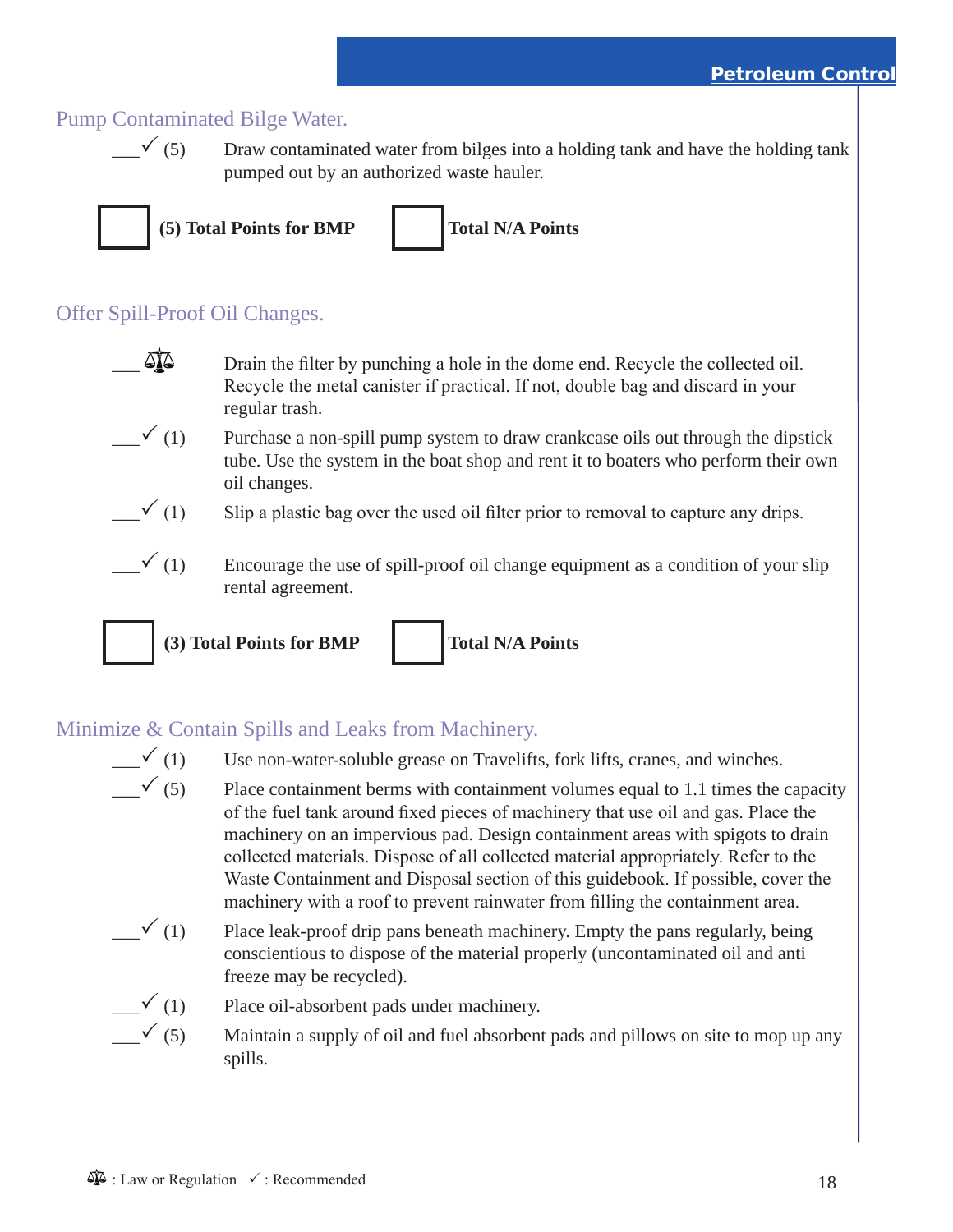### Petroleum Control



 $\checkmark$  (1) Place small gas cans in fuel absorbent-lined drip pans when filling.





**(19) Total Points for BMP Total N/A Points**

### Community Right to Know.



 $\sum_{n=1}^{\infty}$  A marina must report storage of gasoline, diesel fuel, propane or fuel oil (all of which require Material Data Safety Sheets) in excess of 10,000 lbs to the appropriate authorities. This does not include the fuel in boats dockside. Gasoline weighs about 6.19 lbs. per gallon, diesel weighs about 7.05 lbs. per gallon, and propane weighs about 4.23 lbs. per gallon at 60 degrees Fahrenheit (see Laws and Regulations).

### Develop Emergency Response Plans.

 $\checkmark$  (5) Develop plans for likely emergencies including:

- fuel spill
- holding or water tank filled with gas
- spill at the storage area: used oil, antifreeze, solvents, etc.
- fire
- health emergency
- hurricane, etc.



 $\checkmark$  (5) Develop written procedures describing actions to be taken under given circumstances. The plans should be clear, concise, and easy to use during an emergency, e.g., use a large type size. Each emergency response plan should contain the following information:

*Where:*

- In the very front of the plan, insert a laminated 11 by 17-inch site plan of the facility showing valves, pipes, tanks, structures, roads, hydrants, docks, power and fuel shutoffs, hazardous material storage locations, and telephones.
- Describe where response material is located.
- Identify who is responsible for taking what action, e.g., deploying equipment, contacting emergency agencies, etc.
- Designate one person on the marina staff as the official spokesperson for the facility.
- Include a list of emergency phone numbers: National Response Center (800) 424-8802, NJDEP's Emergency Hotline 1-877 WARN DEP, county health department, local fire and police departments, owner, and neighboring marinas that have emergency response equipment.
- Include a brief description of each agency's jurisdiction and information about what type of equipment and services are available from neighboring marinas and spill response firms.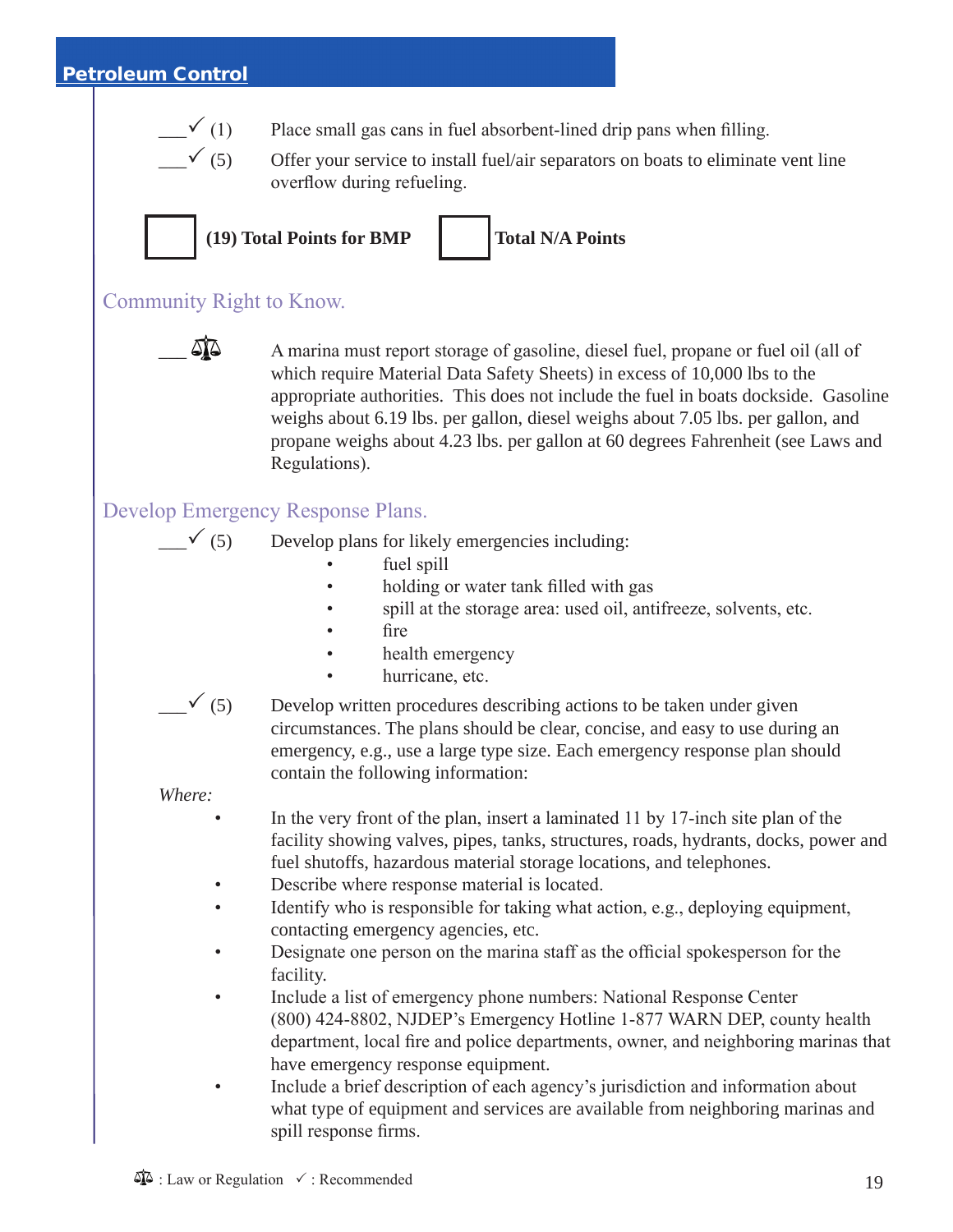#### *What:*

- State the actions to take during emergencies that could reasonably occur and identify what equipment should be deployed. Include information about the types of equipment on site and their characteristics and capabilities.
- Characterize the marina's waterfront and vessels.
- Describe the type, amount, and location of materials stored on site, e.g., petroleum and hazardous materials.

#### *How:*

Explain how the equipment is used and discarded.

#### *When:*

- Indicate when to call for assistance.
- 





**(11) Total Points for BMP Total N/A Points**



# Make Plans Accessible.



- $\sim$  (1) Keep copies of all Emergency Response Plans in a readily accessible location.
- $\checkmark$  (1) Place a second copy of the Oil Spill Response Plan (SPCC) in the oil spill response kit.



**(2) Total Points for BMP Total N/A Points**

### Train Employees.

- $\leq$  (5) Review plans and response procedures with staff at the beginning of each boating season and provide interim training for newly hired untrained staff.
- $\checkmark$  (5) Train employees in the use of containment measures.



- $\sqrt{(5)}$  Run emergency response drills at least twice annually.
- $\sim$  (1) Invite the local fire department to demonstrate emergency response procedures at your boatyard.



**(16) Total Points for BMP Total N/A Points**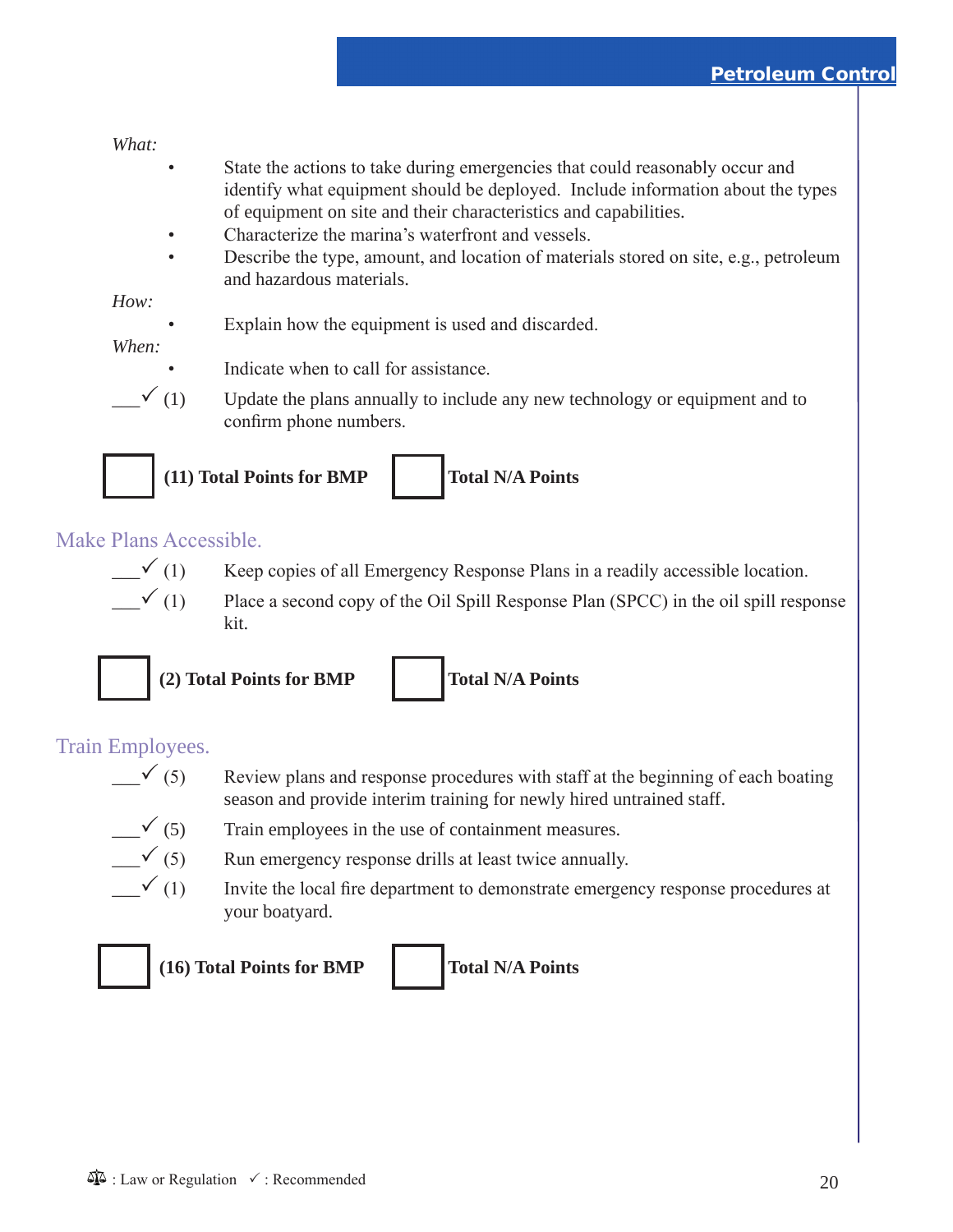